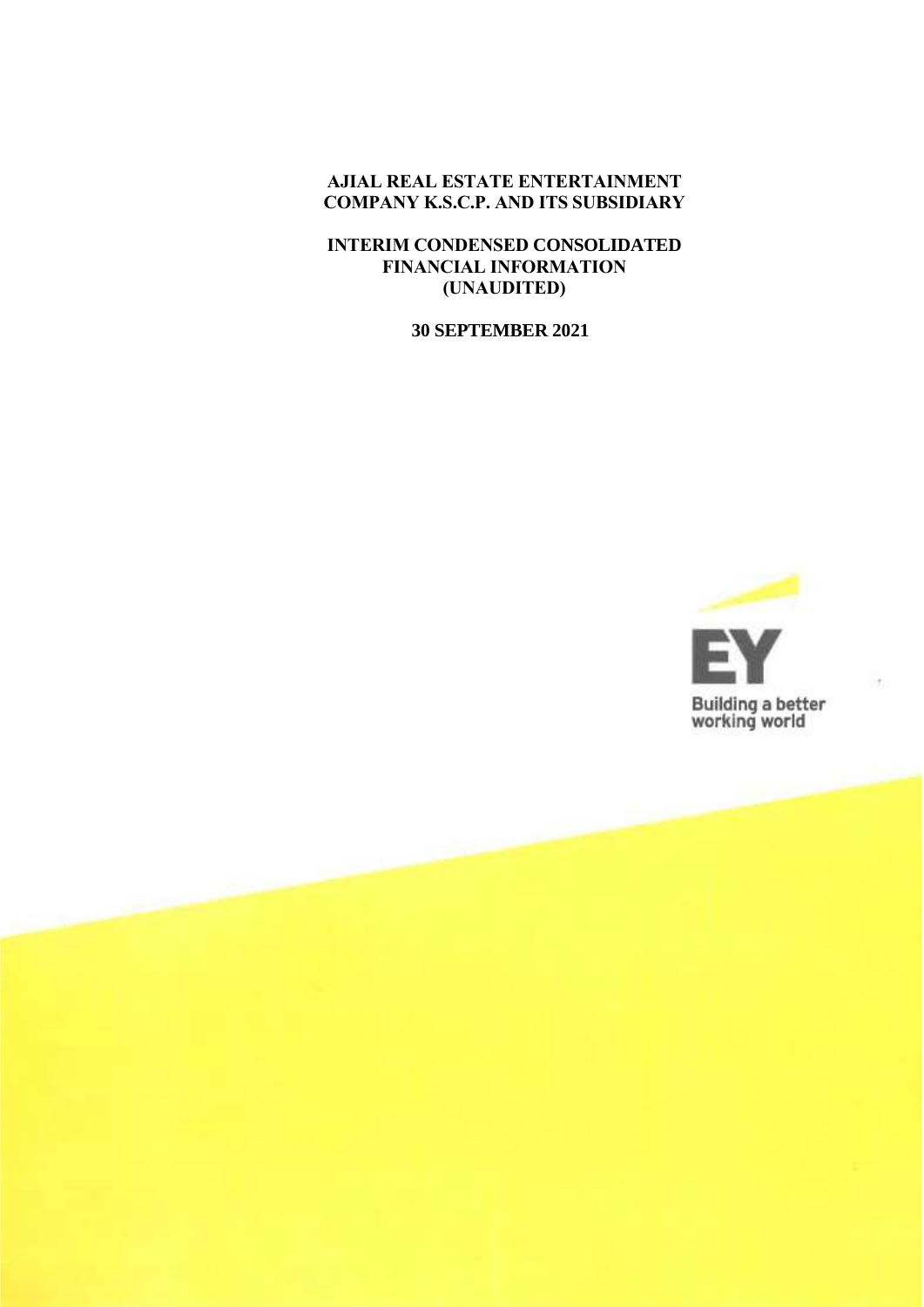

Ernst & Young Al Aiban, Al Osaimi & Partners P.O. Box 74, Safat 13001 Safat, Kuwait Baitak Tower, 18–20th Floor Safat Square Ahmed Al Jaber Street Kuwait

Tel: +965 2295 5000 / +965 2295 2880 Fax: +965 2245 6419

www.ey.com

### **REPORT ON REVIEW OF INTERIM CONDENSED CONSOLIDATED FINANCIAL INFORMATION TO THE BOARD OF DIRECTORS OF AJIAL REAL ESTATE ENTERTAINMENT COMPANY K.S.C.P.**

### *Introduction*

We have reviewed the accompanying interim condensed consolidated statement of financial position of Ajial Real Estate Entertainment Company K.S.C.P. (the "Parent Company") and its subsidiary (collectively, the "Group") as at 30 September 2021, and the related interim condensed consolidated statement of profit or loss, interim condensed consolidated statement of comprehensive income for the three-month and nine-month periods then ended, interim condensed consolidated statement of changes in equity and the interim condensed consolidated statement of cash flows for the nine months period then ended. The management of the Parent Company is responsible for the preparation and presentation of the interim condensed consolidated financial information in accordance with International Accounting Standard 34, *Interim Financial Reporting* ("IAS 34"). Our responsibility is to express a conclusion on the interim condensed consolidated financial information based on our review.

#### *Scope of Review*

We conducted our review in accordance with International Standard on Review Engagements 2410, *"Review of Interim Financial Information Performed by the Independent Auditor of the Entity"*. A review of interim condensed consolidated financial information consists of making inquiries, primarily of persons responsible for financial and accounting matters, and applying analytical and other review procedures. A review is substantially less in scope than an audit conducted in accordance with International Standards on Auditing; and consequently, does not enable us to obtain assurance that we would become aware of all significant matters that might be identified in an audit. Accordingly, we do not express an audit opinion.

#### *Conclusion*

Based on our review, nothing has come to our attention that causes us to believe that the accompanying interim condensed consolidated financial information is not prepared, in all material respects, in accordance with IAS 34.

#### **Report on other Legal and Regulatory Requirements**

Furthermore, based on our review, the interim condensed consolidated financial information is in agreement with the books of account of the Parent Company. We further report that, to the best of our knowledge and belief, we have not become aware of any violations of the Companies Law No. 1 of 2016, as amended, and its executive regulations, as amended, or of the Parent Company's Memorandum of Incorporation and Articles of Association have occurred during the nine months period ended 30 September 2021 that might have had a material effect on the business of the Parent Company or on its financial position.

We further report that, during the course of our review, to the best of our knowledge and belief, we have not become aware of any violations of the provisions of Law No 7 of 2010 concerning the Capital Markets Authority and its related regulations during the nine-months period ended 30 September 2021 that might have had a material effect on the business of the Parent Company or on its financial position.

ABDULKARIM ALSAMDAN LICENCE NO. 208 A EY AL AIBAN, AL OSAIMI & PARTNERS

25 October 2021 Kuwait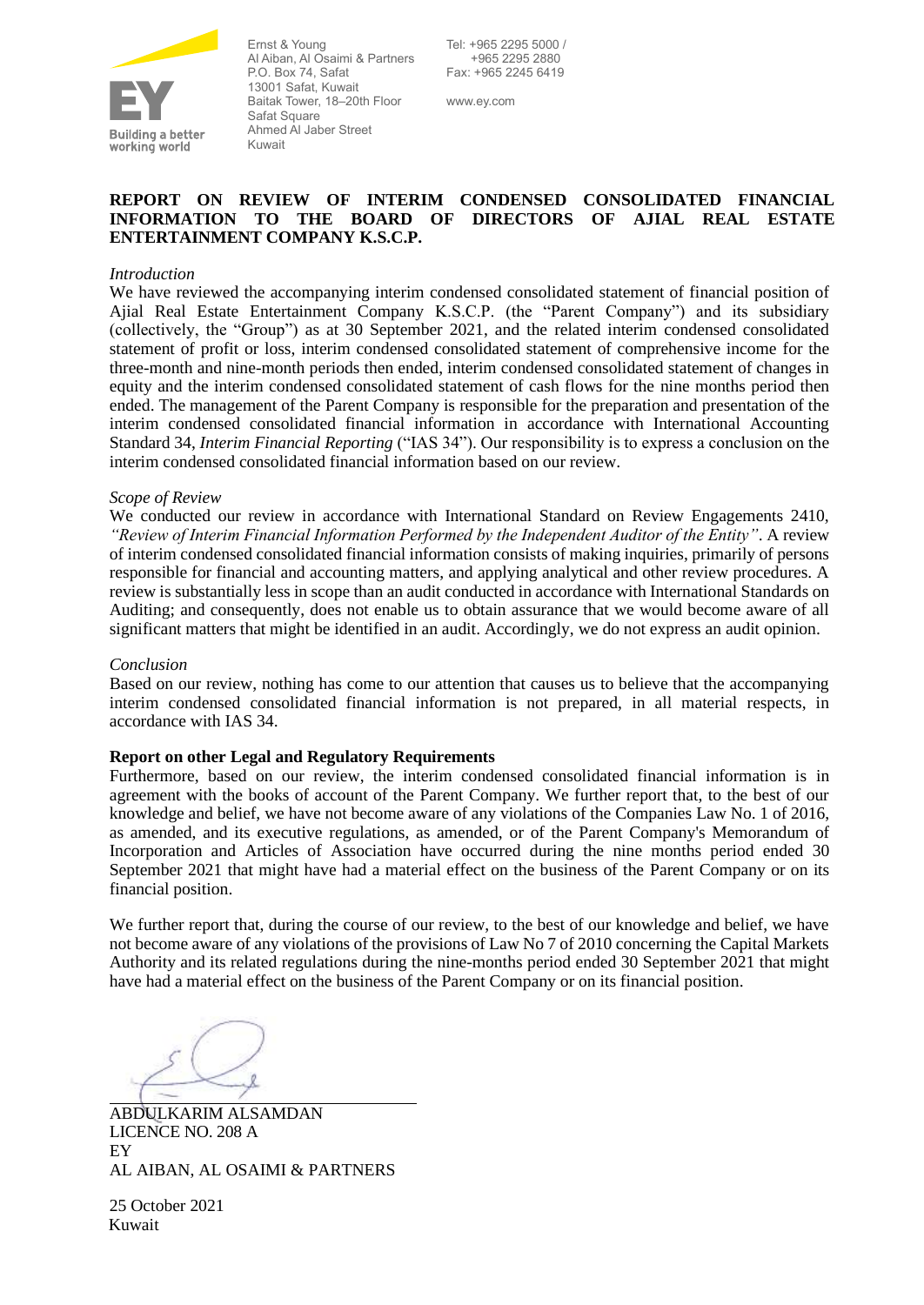### INTERIM CONDENSED CONSOLIDATED STATEMENT OF PROFIR OR LOSS (UNAUDITED)

For the period ended 30 September 2021

|                                                                                                                                                                                                |              | Three months ended<br>30 September |                      | Nine months ended<br>30 September |                       |
|------------------------------------------------------------------------------------------------------------------------------------------------------------------------------------------------|--------------|------------------------------------|----------------------|-----------------------------------|-----------------------|
|                                                                                                                                                                                                | <b>Notes</b> | 2021<br><b>KD</b>                  | 2020<br>KD           | 2021<br>KD                        | 2020<br>KD            |
| Rental and services income<br>Property operating expenses                                                                                                                                      |              | 345,308<br>(89, 619)               | 239,364<br>(61, 871) | 950,296<br>(262, 213)             | 631,768<br>(198, 861) |
| Net rental income                                                                                                                                                                              |              | 255,689                            | 177,493              | 688,083                           | 432,907               |
| Share of result from associates<br>Unrealised gain on financial assets at fair value                                                                                                           | 6            | 855,993                            | 670,580              | 2,619,059                         | 2,185,848             |
| through profit or loss<br>Dividend income                                                                                                                                                      |              | 138,282<br>63,250                  | 30,779               | 492,502<br>74,348                 | 58,599                |
| Net investment income                                                                                                                                                                          |              | 1,057,525                          | 701,359              | 3,185,909                         | 2,244,447             |
| <b>Total operating income</b>                                                                                                                                                                  |              | 1,313,214                          | 878,852              | 3,873,992                         | 2,677,354             |
| Administrative expenses                                                                                                                                                                        |              | (210, 863)                         | (200, 406)           | (602, 973)                        | (601, 049)            |
| Net operating income                                                                                                                                                                           |              | 1,102,351                          | 678,446              | 3,271,019                         | 2,076,305             |
| Other income<br>Finance costs<br>Reversal of legal claim                                                                                                                                       | 16           | 6,177<br>(84, 848)                 | 37,632<br>(133,560)  | 37,175<br>(283, 626)<br>822,191   | 142,704<br>(358, 934) |
| <b>PROFIT FOR THE PERIOD BEFORE</b><br><b>CONTRIBUTION TO KUWAIT</b><br>FOUNDATION FOR THE ADVANCEMENT<br>OF SCIENCES (KFAS), NATIONAL<br><b>LABOUR SUPPORT TAX (NLST) AND</b><br><b>ZAKAT</b> |              | 1,023,680                          | 582,518              | 3,846,759                         | 1,860,075             |
| Contribution to KFAS<br><b>NLST</b><br>Zakat                                                                                                                                                   |              | (375)<br>(25, 944)<br>(1,399)      | (14, 885)            | (9,091)<br>(97, 025)<br>(12, 938) | (47,768)              |
| PROFIT FOR THE PERIOD                                                                                                                                                                          |              | 995,962                            | 567,633              | 3,727,705                         | 1,812,307             |
| <b>BASIC AND DILUTED EARNINGS PER</b><br><b>SHARE</b>                                                                                                                                          | 4            | 5.15 fils                          | 2.93 fils            | 19.27 fils                        | 9.37 fils             |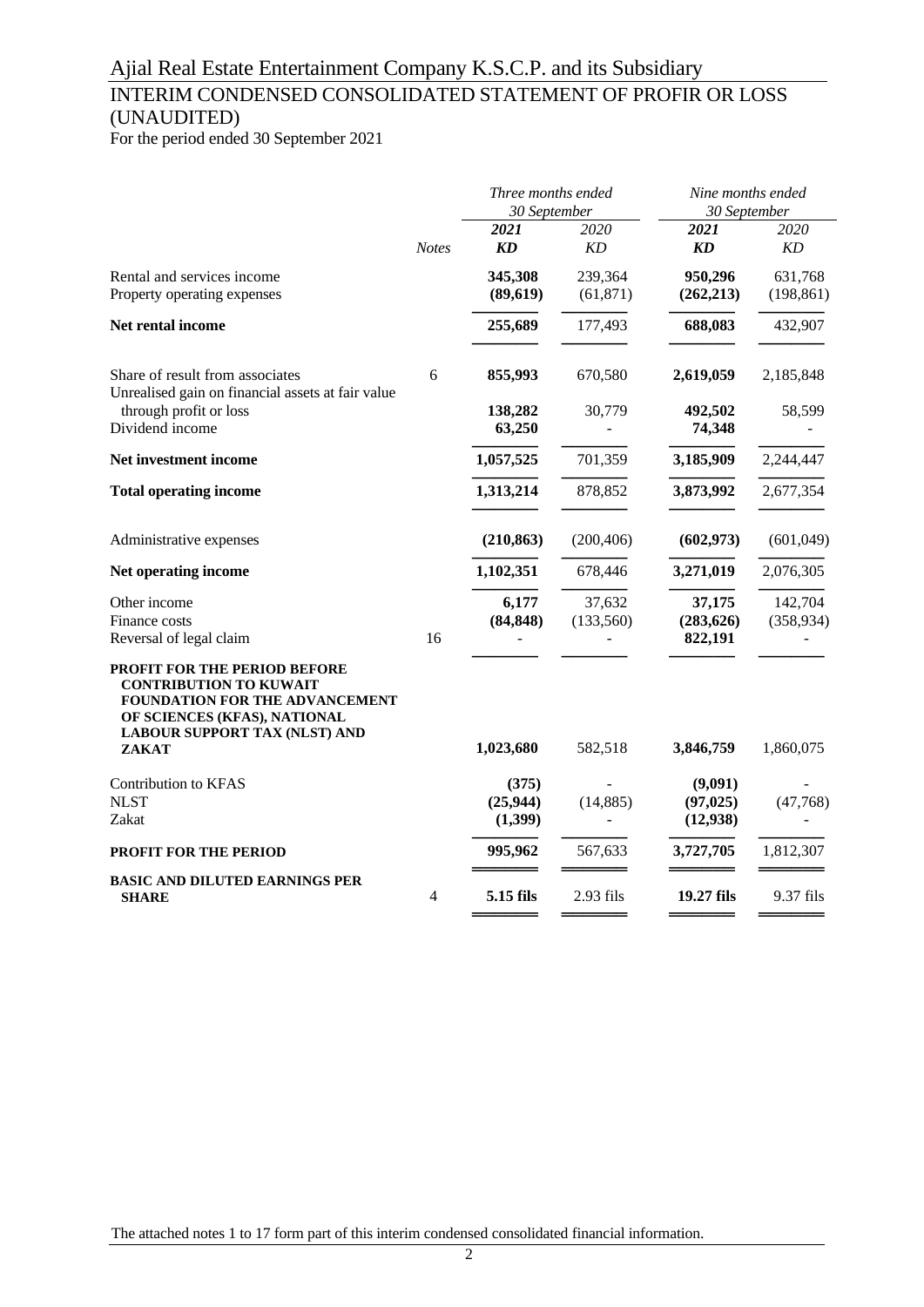## INTERIM CONDENSED CONSOLIDATED STATEMENT OF COMPREHENSIVE INCOME (UNAUDITED)

For the period ended 30 September 2021

|                                                                                                                                                | Three months ended<br>30 September |            | Nine months ended<br>30 September |            |
|------------------------------------------------------------------------------------------------------------------------------------------------|------------------------------------|------------|-----------------------------------|------------|
|                                                                                                                                                | 2021<br><b>KD</b>                  | 2020<br>KD | 2021<br>KD                        | 2020<br>KD |
| Profit for the period                                                                                                                          | 995,962                            | 567,633    | 3,727,705                         | 1,812,307  |
| Other comprehensive (loss) income<br>Other comprehensive income that may be<br>reclassified to profit or loss in subsequent<br><i>periods:</i> |                                    |            |                                   |            |
| Foreign currency translation adjustments of an<br>associate                                                                                    | (40,379)                           | 145,028    | (88, 566)                         | 272,020    |
| Other comprehensive (loss) income for the<br>period                                                                                            | (40,379)                           | 145,028    | (88, 566)                         | 272,020    |
| <b>TOTAL COMPREHENSIVE INCOME FOR</b><br><b>THE PERIOD</b>                                                                                     | 955,583                            | 712,661    | 3,639,139                         | 2,084,327  |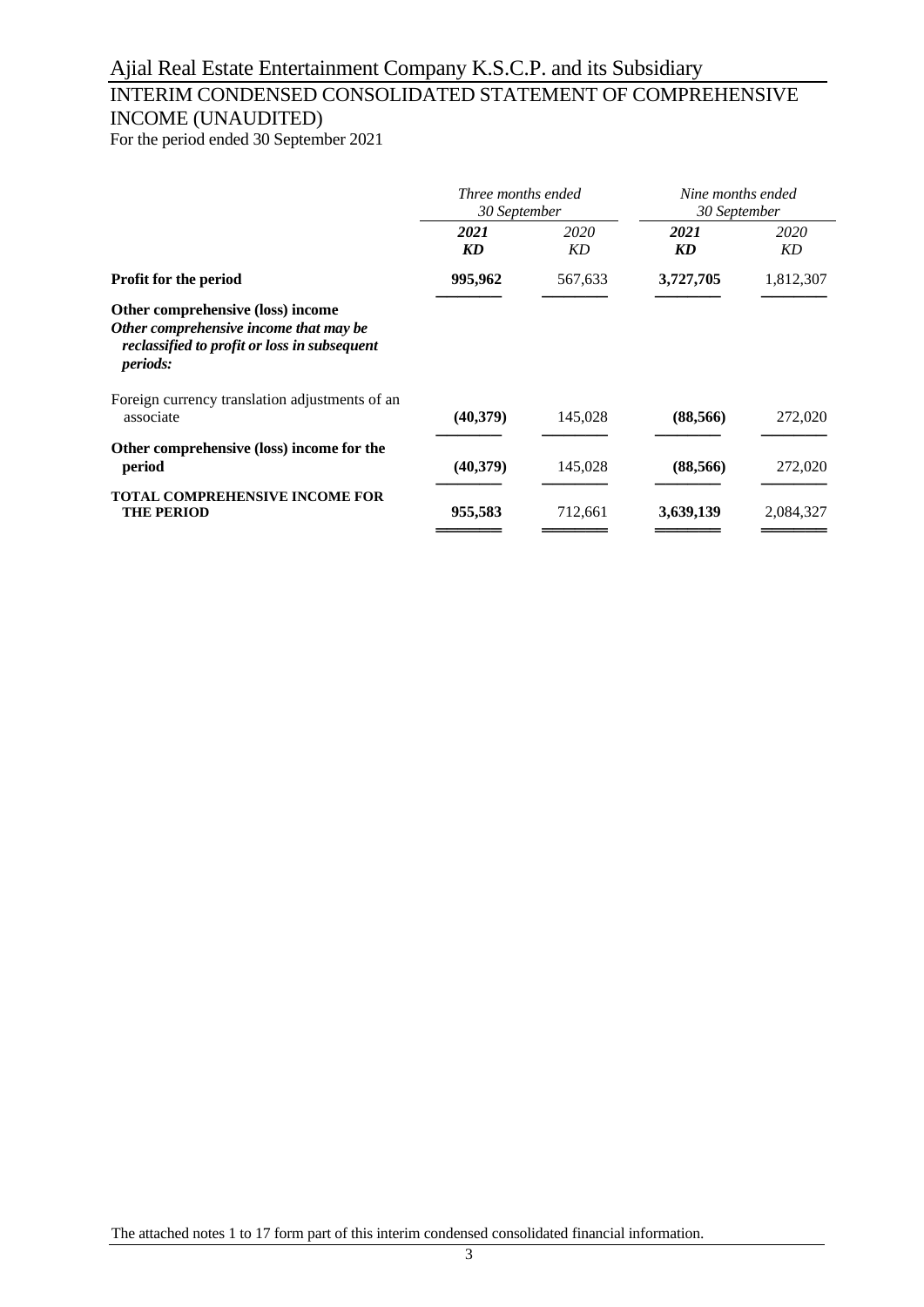## Ajial Real Estate Entertainment Company K.S.C.P. and its Subsidiary<br>INTERIM CONDENSED CONSOLIDATED STATEMENT OF FINANCIAL POSITION (UNAUDITED)

As at 30 September 2021

Chairman

| $\frac{1}{2}$ to at 50 Beptember 2027                     |                | 30 September<br>2021     | (Audited)<br>31 December<br><i>2020</i> | 30 September<br>2020  |
|-----------------------------------------------------------|----------------|--------------------------|-----------------------------------------|-----------------------|
|                                                           | <b>Notes</b>   | KD                       | KD                                      | КD                    |
| <b>ASSETS</b>                                             |                |                          |                                         |                       |
| Non-current assets                                        |                |                          |                                         |                       |
| Property and equipment                                    |                | 300,327                  | 336,658                                 | 359,073               |
| Investment properties                                     | $\sqrt{5}$     | 80,069,980               | 72,244,626                              | 70,887,299            |
| Investment in associates                                  | 6              | 73,596,901               | 71,910,996                              | 71,385,517            |
| Receivable from sublease                                  |                |                          | 255,715                                 | 445,003               |
|                                                           |                | 153,967,208              | 144,747,995                             | 143,076,892           |
| <b>Current assets</b>                                     |                |                          |                                         |                       |
| Receivable from sublease                                  |                | 445,002                  | 744,561                                 | 736,247               |
| Account receivables and prepayments                       |                | 1,128,625                | 1,280,729                               | 1,410,731             |
| Financial assets at fair value through profit or loss     |                | 2,003,223                | 1,510,721                               | 1,645,627             |
| Wakala investment deposits<br>Bank balances and cash      | $\overline{7}$ | 450,000<br>1,846,865     | 580,000<br>1,901,396                    | 910,000<br>1,582,503  |
|                                                           |                | 5,873,715                | 6,017,407                               | 6,285,108             |
| <b>TOTAL ASSETS</b>                                       |                | 159,840,923              | 150,765,402                             | 149,362,000           |
|                                                           |                |                          |                                         |                       |
| <b>EQUITY AND LIABILITIES</b><br><b>Equity</b>            |                |                          |                                         |                       |
| Share capital                                             | 8              | 19,448,100               | 19,448,100                              | 19,448,100            |
| Share premium                                             |                | 5,199,430                | 5,199,430                               | 5,199,430             |
| Statutory reserve                                         |                | 1,437,410                | 1,437,410                               | 1,293,969             |
| Voluntary reserve                                         |                | 1,253,779                | 1,253,779                               | 1,110,338             |
| Treasury shares                                           | 9              | (319,250)                | (319,250)                               | (319,250)             |
| Effect of change in accounting policy of investment       |                |                          |                                         |                       |
| properties                                                |                | 46,118,487               | 46,118,487                              | 46,118,487            |
| Foreign currency translation reserve<br>Retained earnings |                | (114, 945)<br>56,533,037 | (26, 379)<br>52,805,332                 | 207,115<br>53,528,602 |
| <b>Total equity</b>                                       |                | 129,556,048              | 125,916,909                             | 126,586,791           |
| <b>Non-current liabilities</b>                            |                |                          |                                         |                       |
| Employees' end of service benefits                        |                | 328,867                  | 292,258                                 | 277,159               |
|                                                           |                | 532,858                  | 740,060                                 | 937,601               |
| Account payables and accruals<br>Murabaha payables        | 10             | 24,200,000               | 20,400,000                              | 18,600,000            |
|                                                           |                |                          |                                         |                       |
|                                                           |                | 25,061,725               | 21,432,318                              | 19,814,760            |
| <b>Current liabilities</b>                                |                |                          |                                         |                       |
| Account payables and accruals                             |                | 3,353,647                | 3,217,749                               | 2,958,476             |
| Bank overdraft                                            | $\tau$         | 369,503                  | 198,426                                 | 1,973                 |
| Murabaha payables                                         | 10             | 1,500,000                |                                         |                       |
|                                                           |                | 5,223,150                | 3,416,175                               | 2,960,449             |
| <b>Total liabilities</b>                                  |                | 30,284,875               | 24,848,493                              | 22,775,209            |
| <b>TOTAL EQUITY AND LIABILITIES</b>                       |                | 159,840,923              | 150,765,402                             | 149,362,000           |
|                                                           |                |                          |                                         |                       |
|                                                           |                |                          |                                         |                       |

Sheikh\ Hamad Mubarak Jaber Al Ahmad Al Sabah<br>Vice Chairman Sheikh Ali Al Abdullah Al Khalifah Al Sabah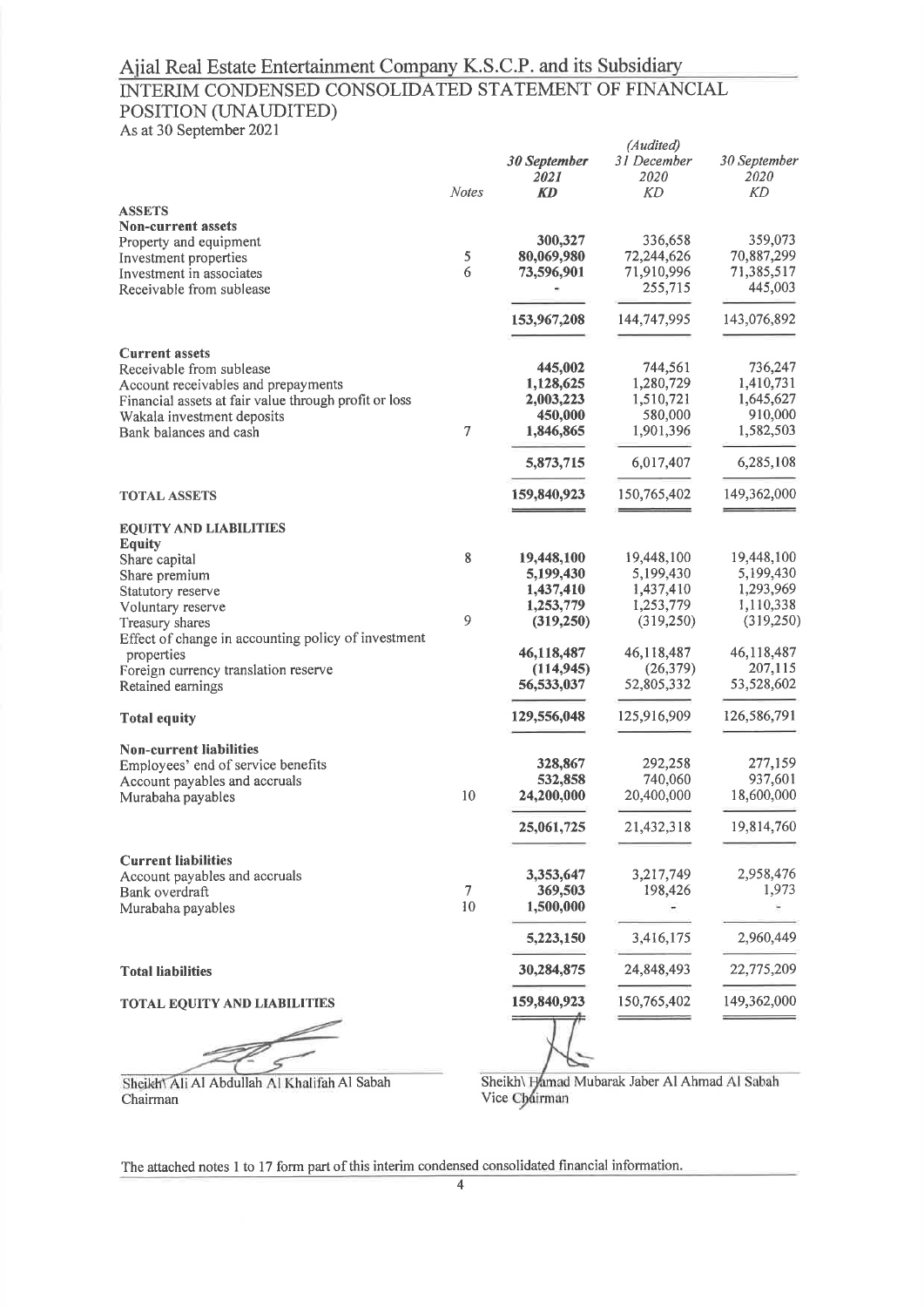### INTERIM CONDENSED CONSOLIDATED STATEMENT OF CHANGES IN EQUITY (UNAUDITED) For the period ended 30 September 2021

|                                                                                            | <i>Share</i><br>Capital<br>KD | <b>Share</b><br>premium<br>KD | <b>Statutory</b><br>reserve<br>KD | Voluntary<br>reserve<br>KD | Capital<br>surplus<br>KD | Treasury<br>shares<br>KD | Effect of<br>change<br>in accounting<br><i>policy of</i><br>investment<br>properties<br>KD | Foreign<br>currency<br>translation<br>reserve<br>KD | Retained<br>earnings<br>KD | <b>Total</b><br>equity<br>KD          |
|--------------------------------------------------------------------------------------------|-------------------------------|-------------------------------|-----------------------------------|----------------------------|--------------------------|--------------------------|--------------------------------------------------------------------------------------------|-----------------------------------------------------|----------------------------|---------------------------------------|
| As at 1 January 2021<br>Profit for the period<br>Other comprehensive loss for the period   | 19,448,100                    | 5,199,430                     | 1,437,410                         | 1,253,779                  |                          | (319,250)                | 46,118,487                                                                                 | (26,379)<br>(88, 566)                               | 52,805,332<br>3,727,705    | 125,916,909<br>3,727,705<br>(88, 566) |
| Total comprehensive (loss) income for the<br>period                                        |                               |                               |                                   |                            |                          |                          |                                                                                            | (88, 566)                                           | 3,727,705                  | 3,639,139                             |
| As at 30 September 2021                                                                    | 19,448,100                    | 5,199,430                     | 1,437,410                         | 1,253,779                  |                          | (319,250)                | 46,118,487                                                                                 | (114, 945)                                          |                            | 56,533,037 129,556,048                |
|                                                                                            | <b>Share</b><br>capital<br>KD | <b>Share</b><br>premium<br>KD | Statutory<br>reserve<br>KD        | Voluntary<br>reserve<br>KD | Capital<br>surplus<br>KD | Treasury<br>shares<br>KD | Effect of<br>change<br>in accounting<br>policy of<br>investment<br>properties<br>KD        | Foreign<br>currency<br>translation<br>reserve<br>KD | Retained<br>earnings<br>KD | Total<br>equity<br>KD                 |
| As at 1 January 2020<br>Profit for the period<br>Other comprehensive income for the period | 18,522,000                    | 5,199,430                     | 1,293,969                         | 1,110,338                  | 759,234                  | (319,250)                | 46,118,487                                                                                 | (64,905)<br>272,020                                 | 51,883,161<br>1,812,307    | 124,502,464<br>1,812,307<br>272,020   |
| Total comprehensive income for the period<br>Issue of bonus shares (Note 8)                | 926,100                       |                               |                                   |                            | (759, 234)               |                          |                                                                                            | 272,020<br>$\overline{\phantom{a}}$                 | 1,812,307<br>(166, 866)    | 2,084,327                             |
| As at 30 September 2020                                                                    | 19,448,100                    | 5,199,430                     | 1,293,969                         | 1,110,338                  |                          | (319,250)                | 46,118,487                                                                                 | 207,115                                             | 53,528,602                 | 126,586,791                           |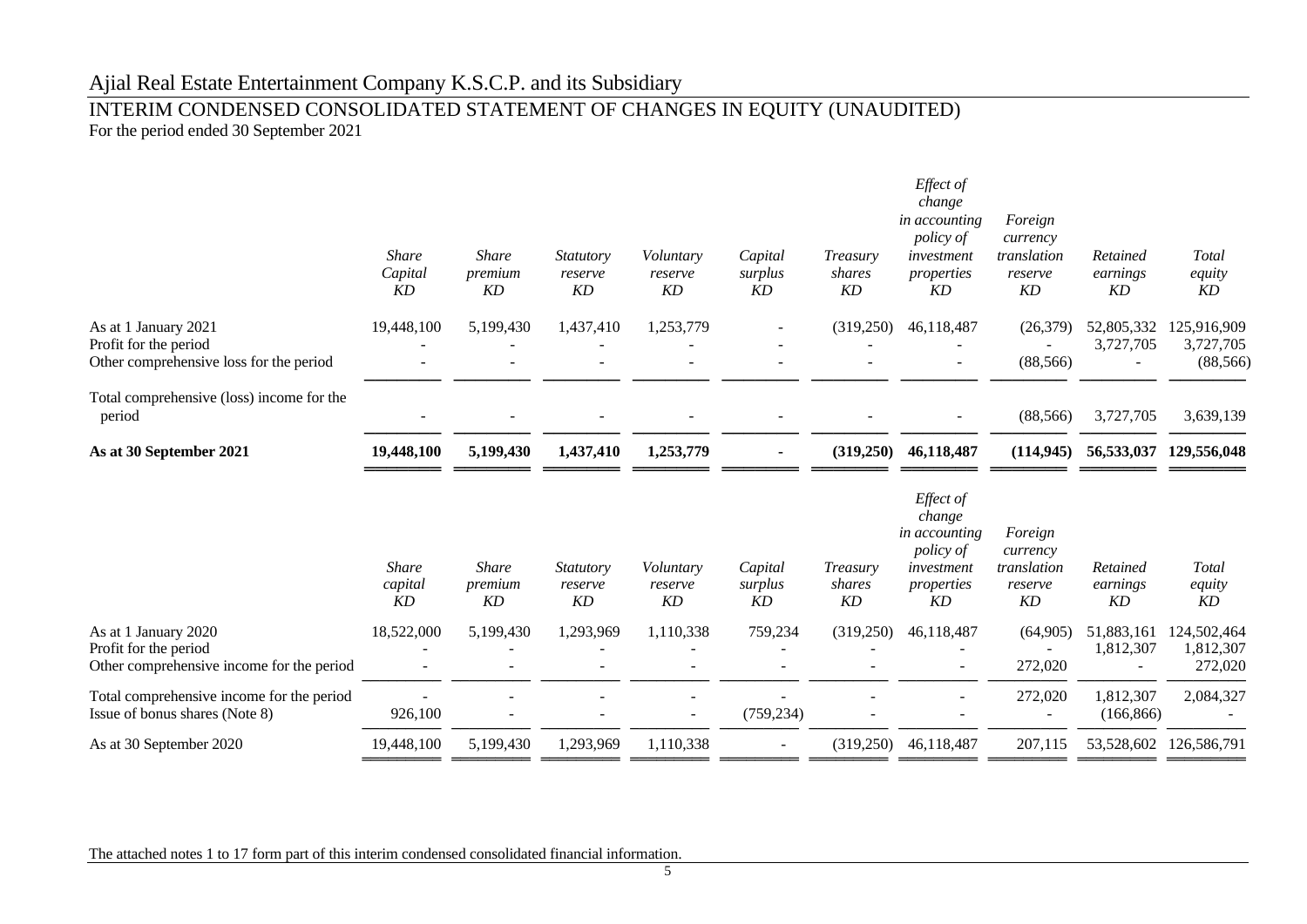### INTERIM CONDENSED CONSOLIDATED STATEMENT OF CASH FLOWS (UNAUDITED)

For the period ended 30 September 2021

|                                                                                                                                                                                                   | <b>Notes</b> | Nine months ended<br>30 September     |                          |  |
|---------------------------------------------------------------------------------------------------------------------------------------------------------------------------------------------------|--------------|---------------------------------------|--------------------------|--|
|                                                                                                                                                                                                   |              | 2021<br>KD                            | 2020<br>KD               |  |
| <b>OPERATING ACTIVITIES</b><br>Profit for the period                                                                                                                                              |              | 3,727,705                             | 1,812,307                |  |
| Adjustments to reconcile profit for the period to net cash flows:<br>Share of result of associates<br>Unrealised gain on financial assets at fair value through profit or loss<br>Dividend income | 6            | (2,619,059)<br>(492,502)<br>(74, 348) | (2,185,848)<br>(58, 599) |  |
| Interest income<br>Depreciation                                                                                                                                                                   |              | (28, 226)<br>71,013                   | (55, 864)<br>67,282      |  |
| Provision for employees' end of service benefits<br>Finance costs                                                                                                                                 |              | 39,465<br>283,626                     | 50,661<br>358,934        |  |
| Reversal of legal claims                                                                                                                                                                          | 16           | (822, 191)<br>85,483                  | (11, 127)                |  |
| Working capital adjustments:                                                                                                                                                                      |              |                                       |                          |  |
| Account receivables and prepayments<br>Account payables and accruals                                                                                                                              |              | 152,104<br>721,223                    | 397,125<br>(124,079)     |  |
| Cash flows from operations<br>Employees' end of service benefits paid                                                                                                                             |              | 958,810<br>(2,856)                    | 261,919                  |  |
| Net cash flows from operating activities                                                                                                                                                          |              | 955,954                               | 261,919                  |  |
| <b>INVESTING ACTIVITIES</b><br>Additions to furniture and equipment                                                                                                                               |              | (17,061)                              | (1,070)                  |  |
| Additions to investment properties                                                                                                                                                                | 5            | (7, 186, 829)                         | (4,506,373)              |  |
| Return of capital to investment in associates                                                                                                                                                     | 6            | 133,905                               | 121,381                  |  |
| Dividends received from associates                                                                                                                                                                | 6            | 710,683                               | 1,776,707                |  |
| Net movement in wakala investment deposits                                                                                                                                                        |              | 130,000                               | (580,000)                |  |
| Interest income received                                                                                                                                                                          |              | 28,226                                | 55,864                   |  |
| Dividend Received                                                                                                                                                                                 |              | 74,348                                |                          |  |
| Lease collection received                                                                                                                                                                         |              |                                       | 530,886                  |  |
| Net cash flows used in investing activities                                                                                                                                                       |              | (6,126,728)                           | (2,602,605)              |  |
| <b>FINANCING ACTIVITIES</b><br>Dividends paid                                                                                                                                                     |              | (7, 460)                              | (329)                    |  |
| Finance costs paid                                                                                                                                                                                |              | (283, 626)                            | (358, 934)               |  |
| Lease payments                                                                                                                                                                                    |              | (63,748)                              | (499, 818)               |  |
| Murabaha finance facilities available                                                                                                                                                             |              | 5,300,000                             | 4,400,000                |  |
| Net cash flows from financing activities                                                                                                                                                          |              | 4,945,166                             | 3,540,919                |  |
| NET (DECREASE) INCREASE IN CASH AND CASH EQUIVALENTS                                                                                                                                              |              | (225,608)                             | 1,200,233                |  |
| Cash and cash equivalents at the beginning of the period                                                                                                                                          |              | 1,702,970                             | 380,297                  |  |
| CASH AND CASH EQUIVALENTS AT 30 SEPTEMBER                                                                                                                                                         | 7            | 1,477,362                             | 1,580,530                |  |
| <b>Non-cash transactions:</b><br>Retention payable                                                                                                                                                |              | 638,525                               | 325,373                  |  |
| Additions to investment properties                                                                                                                                                                |              | (638, 525)                            | (325, 373)               |  |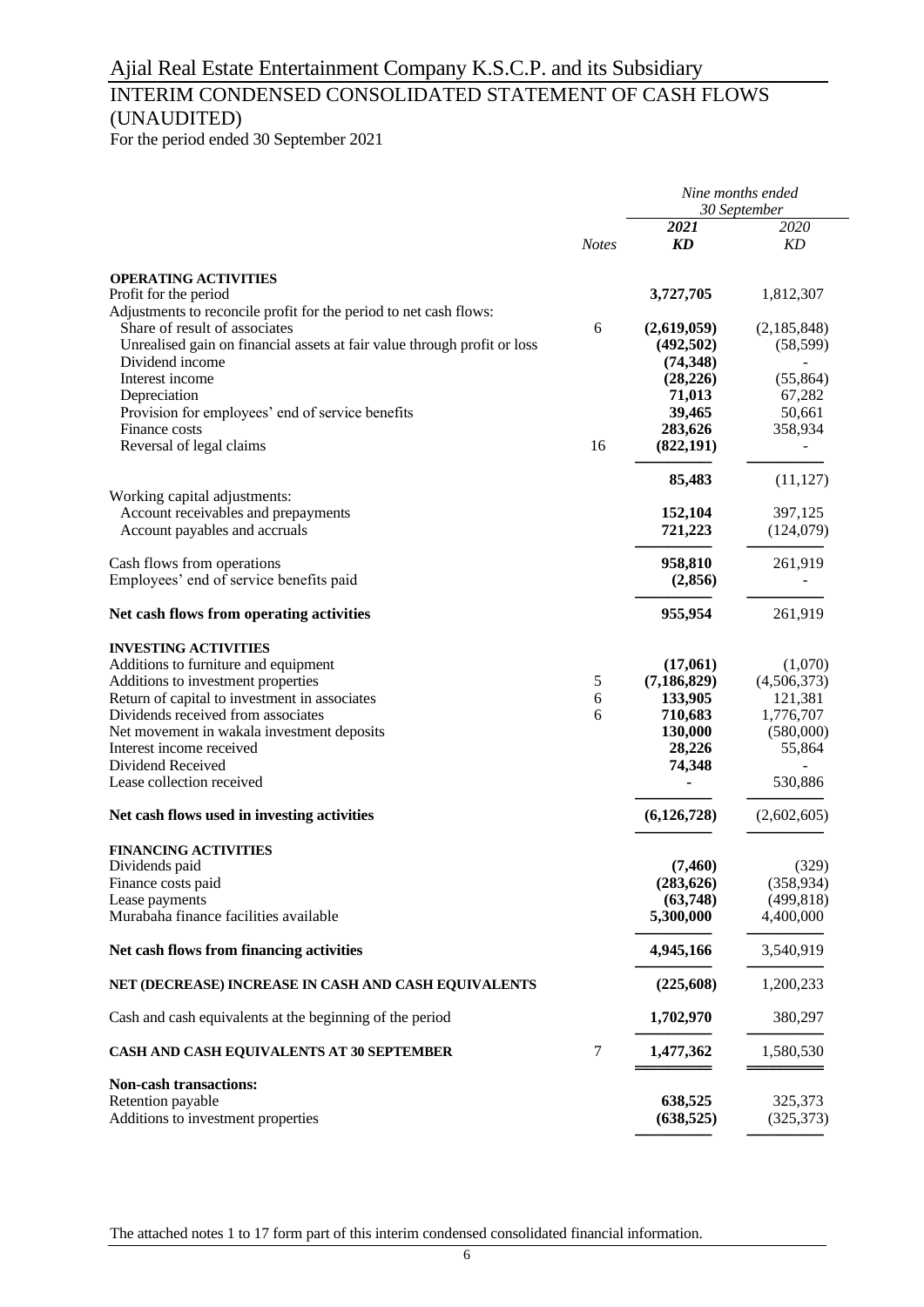As at and for the period ended 30 September 2021

### **1 CORPORATE INFORMATION**

The interim condensed consolidated financial information of Ajial Real Estate Entertainment Company K.S.C.P. (the "Parent Company") and its Subsidiary (collectively, the "Group") for the Nine months period ended 30 September 2021 was authorised for issue in accordance with a resolution of the Board of Directors on 25 October 2021.

The Parent Company is a Kuwaiti Public Shareholding Company registered and incorporated in Kuwait on 26 October 1996. The Group is engaged in real estate, contracting and entertainment activities and all related real estate trading activities, which includes renting, purchasing and selling lands and buildings. The Parent Company's shares are listed on Boursa Kuwait.

The consolidated financial statements of the Group for the year ended 31 December 2020 were approved by the shareholders of the Parent Company at the Annual General Assembly Meeting (AGM) held on 16 March 2021.

The registered head office of the Parent Company is located at Al Hamra Tower, 26<sup>th</sup> Floor, Office No. 2, P.O. Box 22448, Safat 13085, Kuwait.

### **2 BASIS OF PREPARATION AND ACCOUNTING POLICIES**

The interim condensed consolidated financial information is presented in Kuwaiti Dinars ("KD"), which is also the functional currency of the Parent Company.

The interim condensed consolidated financial information of the Group has been prepared in accordance with IAS 34 Interim Financial Reporting ("IAS 34"), '*Interim Financial Reporting*'. The accounting policies used in the preparation of these interim condensed consolidated financial information are consistent with those used in the preparation of the annual consolidated financial statements for the year ended 31 December 2020.

The interim condensed consolidated financial information does not contain all information and disclosures required for annual consolidated financial statements prepared in accordance with International Financial Reporting Standards and should be read in conjunction with the Group's annual consolidated financial statements for the year ended 31 December 2020. In addition, results for the Nine months ended 30 September 2021 are not necessarily indicative of the results that may be expected for the financial year ending 31 December 2021. In the opinion of management, all adjustments (consisting of normal recurring accruals) considered necessary for a fair presentation have been included.

### **3 NEW STANDARDS, INTERPRETATIONS AND AMENDMENTS ADOPTED BY THE GROUP**

The accounting policies adopted in the preparation of the interim condensed consolidated financial information are consistent with those followed in the preparation of the Group's annual consolidated financial statements for the year ended 31 December 2020, except for the adoption of new standards effective as of 1 January 2021. The Group has not early adopted any standard, interpretation or amendment that has been issued but is not yet effective.

Several amendments apply for the first time in 2021, but do not have a material impact on the interim condensed consolidated financial information of the Group.

**Interest Rate Benchmark Reform – Phase 2:** *Amendments to IFRS 9, IAS 39, IFRS 7, IFRS 4 and IFRS 16*

The amendments provide temporary reliefs which address the financial reporting effects when an interbank offered rate (IBOR) is replaced with an alternative nearly risk-free interest rate (RFR).

The amendments include the following practical expedients:

- $\triangleright$  A practical expedient to require contractual changes, or changes to cash flows that are directly required by the reform, to be treated as changes to a floating interest rate, equivalent to a movement in a market rate of interest
- ➢ Permit changes required by IBOR reform to be made to hedge designations and hedge documentation without the hedging relationship being discontinued
- ➢ Provide temporary relief to entities from having to meet the separately identifiable requirement when an RFR instrument is designated as a hedge of a risk component

These amendments had no impact on the interim condensed consolidated financial information of the Group. The Group intends to use the practical expedients in future periods if they become applicable.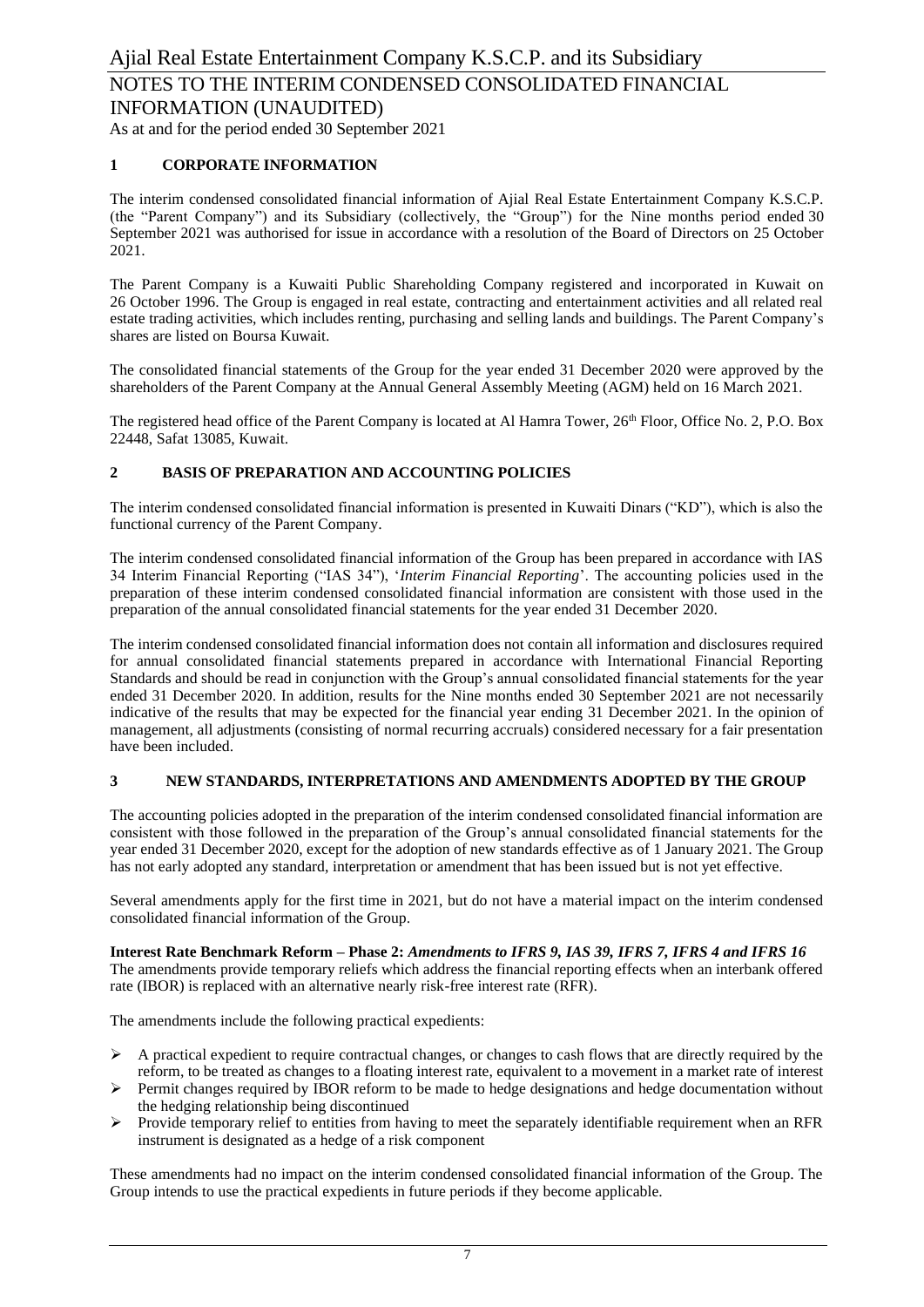As at and for the period ended 30 September 2021

### **4 BASIC AND DILUTED EARNINGS PER SHARE**

Basic earnings per share is calculated by dividing the profit for the period by the weighted average number of ordinary shares outstanding during the period (excluding treasury shares). Diluted earnings per share is calculated by dividing the profit for the period by the weighted average number of ordinary shares outstanding during the period (excluding treasury shares) plus the weighted average number of ordinary shares that would be issued on the conversion of all the dilutive potential ordinary shares into ordinary shares. As at 30 September, the Parent Company has no outstanding dilutive potential ordinary shares. As there are no dilutive instruments outstanding, basic and diluted earnings per share are identical.

The basic and diluted earnings per share for the nine months period ended 30 September is as follows:

|                                                                             | Three months ended<br>30 September |             | Nine months ended<br>30 September |             |
|-----------------------------------------------------------------------------|------------------------------------|-------------|-----------------------------------|-------------|
|                                                                             | 2021                               | <i>2020</i> | 2021                              | 2020        |
| Profit for the period ("KD")                                                | 995,962                            | 567,633     | 3,727,705                         | 1,812,307   |
| Weighted average number of<br>ordinary shares outstanding during the period |                                    |             |                                   |             |
| (excluding treasury shares)                                                 | 193,423,511                        | 193,423,511 | 193,423,511                       | 193,423,511 |
| Basic and diluted earnings per share                                        | $5.15$ fils                        | $2.93$ fils | 19.27 fils                        | $9.37$ fils |
|                                                                             |                                    |             |                                   |             |

### **5 INVESTMENT PROPERTIES**

|                                                                                                               | 30 September<br>2021<br>KD | (Audited)<br>31 December<br>2020<br>KD | 30 September<br>2020<br>KD |
|---------------------------------------------------------------------------------------------------------------|----------------------------|----------------------------------------|----------------------------|
| As at the beginning of the period / year<br><b>Additions</b><br>Change in fair value of investment properties | 72,244,626<br>7,825,354    | 66,055,553<br>7,278,473<br>(1,089,400) | 66,055,553<br>4,831,746    |
| As at the end of the period / year                                                                            | 80,069,980                 | 72,244,626                             | 70,887,299                 |

Investment properties are categorised as follows:

|                                    |              | (Audited)   |              |
|------------------------------------|--------------|-------------|--------------|
|                                    | 30 September | 31 December | 30 September |
|                                    | 2021         | 2020        | 2020         |
|                                    | KD           | KD          | KD           |
| Properties under development       | 54,047,701   | 46,224,626  | 44,266,899   |
| Developed properties               | 26,022,279   | 26,020,000  | 26,620,400   |
| As at the end of the period / year | 80,069,980   | 72,244,626  | 70,887,299   |

As at 30 September 2021, investment properties with a carrying value of KD 75,747,700 (31 December 2020: KD 67,924,626 and 30 September 2020: KD 66,218,298) is pledged as a security against Murabaha payables of KD 25,700,000 (31 December 2020: KD 20,400,000 and 30 September 2020: KD 18,600,000) (Note 10) and bank overdraft of KD 369,503 (31 December 2020: KD 198,426 and 30 September 2020: KD 1,973) (Note 7).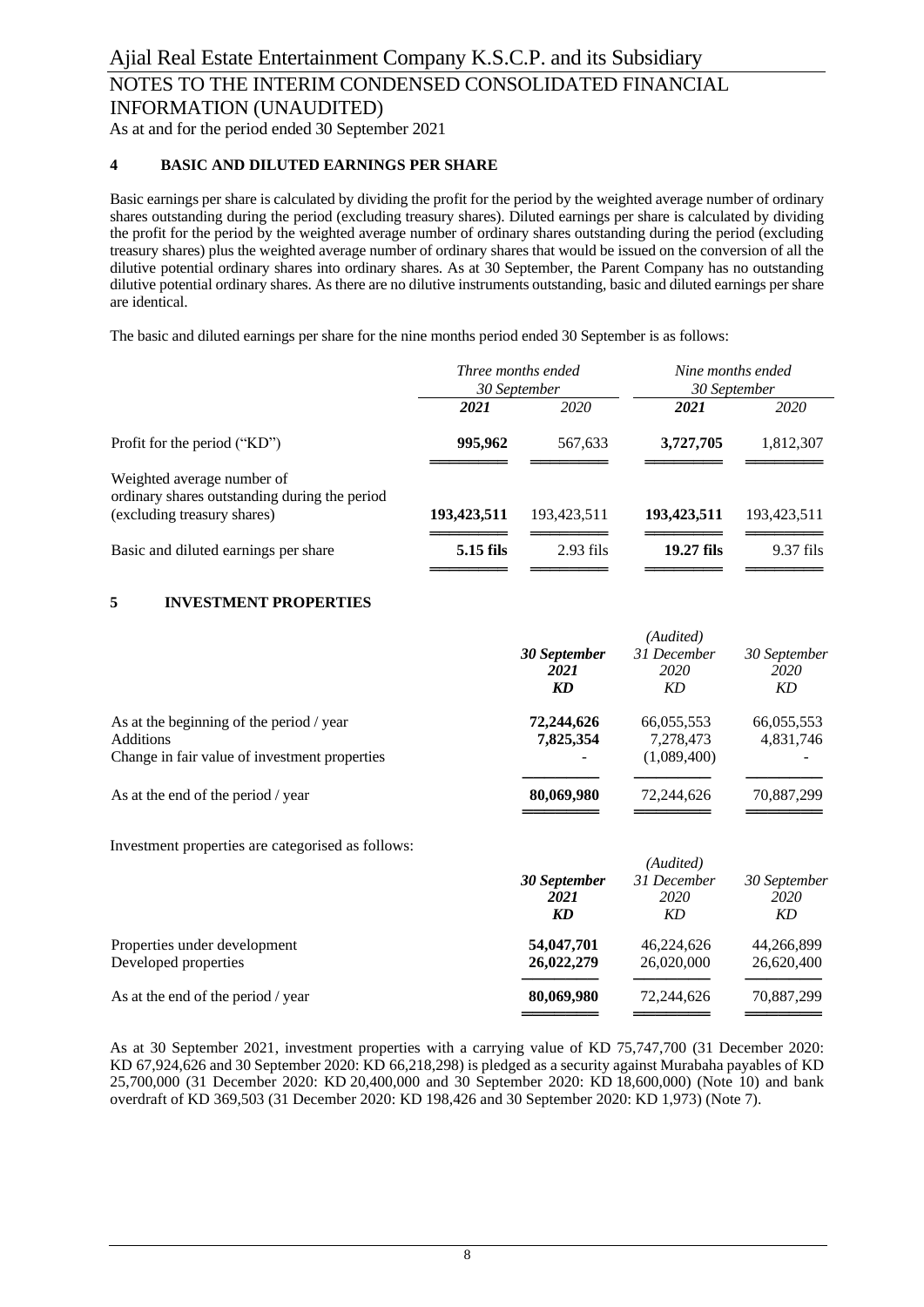As at and for the period ended 30 September 2021

### **5 INVESTMENT PROPERTIES (continued)**

The fair value of investment properties has been determined based on valuations performed by two independent professional real estate valuers, who are industry specialised in valuing such type of investment properties. One of these valuers is a local bank and the other is a local reputable accredited valuer. Both valuers have used the following methods:

- **Properties under development has been valued using a combination of the sales comparison approach for the** land and cost approach for the construction work.
- Developed properties which generates rental income has been valued using the income capitalisation approach.

The Management believes that there is no significant change in the fair value of investment properties since the latest valuation performed as at 31 December 2020.

Fair value hierarchy disclosures for investment properties are provided in Note 13.

#### **6 INVESTMENT IN ASSOCIATES**

Movement in the carrying value of investment in associates during the period /year is as follows:

|                                          | 30 September<br>2021<br>KD | (Audited)<br>31 December<br>2020<br>KD | 30 September<br>2020<br>KD |
|------------------------------------------|----------------------------|----------------------------------------|----------------------------|
| At the beginning of the period / year    | 71,910,996                 | 70,825,737                             | 70,825,737                 |
| Share of results                         | 2,619,059                  | 3,051,473                              | 2,185,848                  |
| Return of capital                        | (133,905)                  | (228, 033)                             | (121, 381)                 |
| Dividends received                       | (710,683)                  | (1,776,707)                            | (1,776,707)                |
| Foreign currency translation adjustments | (88, 566)                  | 38.526                                 | 272,020                    |
| At the end of the period / year          | 73,596,901                 | 71,910,996                             | 71,385,517                 |
|                                          |                            |                                        |                            |

The share of results of an associate for the period ended 30 September 2021 have been recorded based on the management accounts.

#### **7 CASH AND CASH EQUIVALENTS**

For the purpose of the interim condensed consolidated statement of cash flows, cash and cash equivalents are comprised of the following:

|                                          | 30 September<br>2021<br>KD | (Audited)<br>31 December<br>2020<br>KD | 30 September<br>20120<br>KD |
|------------------------------------------|----------------------------|----------------------------------------|-----------------------------|
| Bank balances and cash<br>Bank overdraft | 1,846,865<br>(369,503)     | 1,901,396<br>(198, 426)                | 1,582,503<br>(1,973)        |
| Total cash and cash equivalents          | 1,477,362                  | 1,702,970                              | 1,580,530                   |

Bank overdraft represent facilities granted by local bank in Kuwaiti Dinars and carries an effective interest rates of 1.5% (31 December 2020: 1.5% and 30 September 2020: 1.5%) per annum over the Central Bank of Kuwait discount rate which is secured against certain investment properties (Note 5).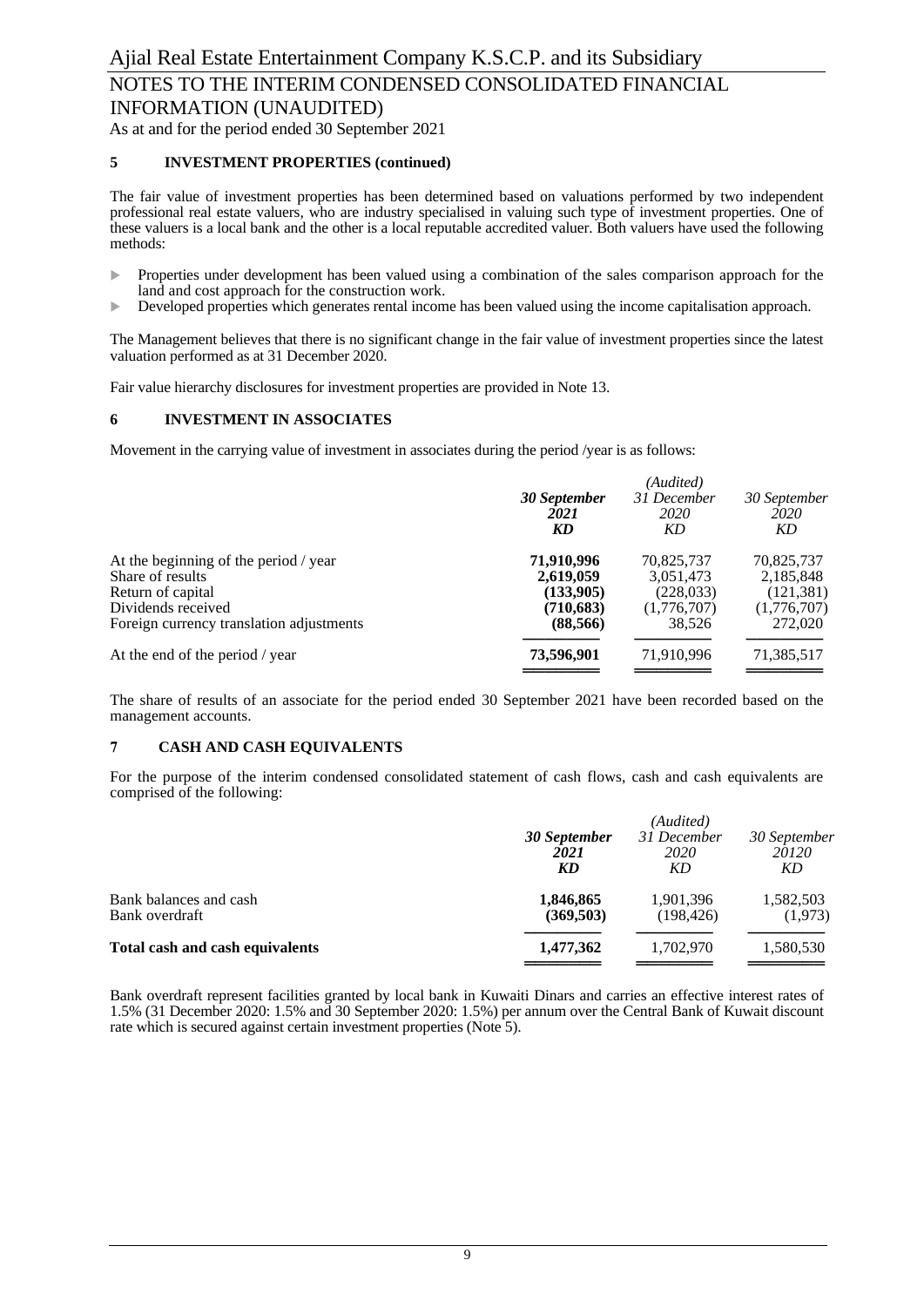### NOTES TO THE INTERIM CONDENSED CONSOLIDATED FINANCIAL INFORMATION (UNAUDITED)

As at and for the period ended 30 September 2021

### **8 SHARE CAPITAL**

|                                                                                                                                                                     |                            | (Audited)                 |                            |
|---------------------------------------------------------------------------------------------------------------------------------------------------------------------|----------------------------|---------------------------|----------------------------|
|                                                                                                                                                                     | 30 September<br>2021<br>KD | 31 December<br>2020<br>KD | 30 September<br>2020<br>KD |
| Authorized, issued and paid up share capital<br>194,481,000 shares of 100 fils each (31 December 2020:<br>194,481,000 shares of 100 fils each and 30 September 2020 |                            |                           |                            |
| 194,481,000 shares of 100 fils each) fully paid in cash                                                                                                             | 19,448,100                 | 19.448.100                | 19.448.100                 |
|                                                                                                                                                                     |                            |                           |                            |

During the prior year, the Extra-Ordinary General Assembly ("EGM") of the Parent Company's shareholders approved the increase of the Parent Company's authorised, issued, and paid up share capital by issuing 9,261,000 bonus shares amounting to KD 926,100 to the shareholders registered in the Parent Company's records. The issuance of bonus shares was made through the Group's capital surplus and retained earnings.

The Annual General Assembly meeting ("AGM") of the Parent Company's shareholders held on 16 March 2021 approved the Board of Directors' recommendation not to distribute dividends for the year ended 31 December 2020 (2019: 5% bonus issue).

### **9 TREASURY SHARES**

|                           | 30 September<br>2021<br>KD | (Audited)<br>31 December<br><i>2020</i><br>KD | 30 September<br>2020<br>KD |
|---------------------------|----------------------------|-----------------------------------------------|----------------------------|
| Number of treasury shares | 1,057,489                  | 1,057,489                                     | 1,057,489                  |
| Percentage of ownership   | $0.54\%$                   | 0.54%                                         | 0.54%                      |
| Market value (KD)         | 280,235                    | 187,176                                       | 144,876                    |
| Cost(KD)                  | 319,250                    | 319,250                                       | 319,250                    |

The weighted average market price of the Parent Company's shares for the period ended 30 September 2021 was 265 fils per share (31 December 2020: 177 fils per share and 30 September 2020: 137 fils per share)

Reserves equivalent to the cost of treasury shares are not available for distribution throughout the period/year these shares are held by the Group as per CMA guidelines.

### **10 MURABAHA PAYABLE**

Murabaha payable is obtained from a local bank, denominated in Kuwaiti Dinar and carry a profit rate of 1.5% (31 December 2020: 1.5% and 30 September 2020: 3.42%) per annum over the Central Bank of Kuwait's discount rate and secured against certain investment properties with carrying value of KD 75,747,700 as at 30 September 2021 (31 December 2020: KD 67,924,626 and 30 September 2020: KD 66,218,298) (Note 5).

### **11 RELATED PARTY DISCLOSURES**

These represent transactions with major shareholders, directors, executive officers and key management personnel of the Group, close members of their families and companies of which they are principal owners or over which they are able to exercise control or significant influence entered into by the Group in the ordinary course of business. Pricing policies and terms of these transactions are approved by the Parent Company's management.

Transactions and balances with related parties included in the interim condensed consolidated financial information are as follows: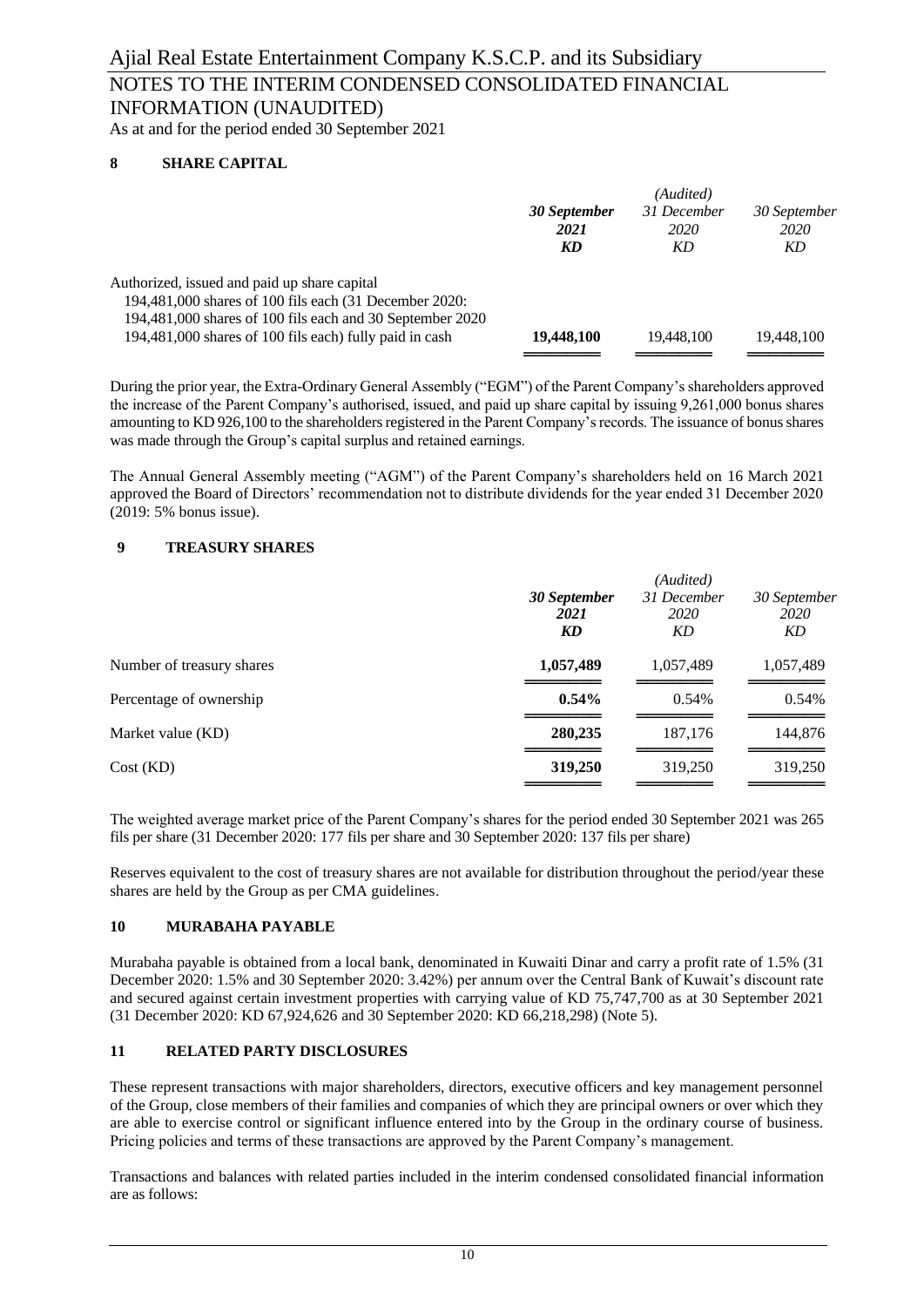### NOTES TO THE INTERIM CONDENSED CONSOLIDATED FINANCIAL INFORMATION (UNAUDITED)

As at and for the period ended 30 September 2021

### **11 RELATED PARTY DISCLOSURES (continued)**

|                                                                                       | Three months ended<br>30 September |              | Nine months ended<br>30 September |              |
|---------------------------------------------------------------------------------------|------------------------------------|--------------|-----------------------------------|--------------|
|                                                                                       | 2021<br>2020                       |              | 2021                              | 2020         |
|                                                                                       | <b>KD</b>                          | KD           | KD                                | KD           |
| Interim condensed consolidated statement of<br><i>profit or loss</i>                  |                                    |              |                                   |              |
| Rent and other expense (included in property<br>operating expenses and administrative |                                    |              |                                   |              |
| expenses) (an associate)                                                              | 1,110                              | 1,260        | 3,334                             | 3,784        |
|                                                                                       |                                    |              | (Audited)                         |              |
|                                                                                       |                                    | 30 September | 31 December                       | 30 September |
|                                                                                       | <i>Associate</i>                   | 2021         | 2020                              | 2020         |
|                                                                                       | KD                                 | KD           | KD                                | KD           |
| Interim condensed consolidated statement of<br>financial position:                    |                                    |              |                                   |              |
| Amounts (due to)/from a related party                                                 | (315, 235)                         | (315, 235)   | (31, 139)                         | 21,440       |
| Lease liabilities                                                                     | 698,582                            | 698,582      | 1.251.505                         | 1,435,332    |

Amounts due to a related party is interest free and is payable within one year from the reporting date.

|                                           | <i>Three months ended</i><br>30 September |             | Nine months ended<br>30 September |             |
|-------------------------------------------|-------------------------------------------|-------------|-----------------------------------|-------------|
|                                           |                                           |             |                                   |             |
|                                           | 2021                                      | <i>2020</i> | 2021                              | <i>2020</i> |
|                                           | KD                                        | KD          | KD                                | KD          |
| Compensation of key management personnel: |                                           |             |                                   |             |
| Salaries and short-term benefits          | 43,011                                    | 43.357      | 126,190                           | 128,221     |
| Employees' end of service benefits        | 6,322                                     | 6,322       | 18,738                            | 25.445      |
|                                           | 49,333                                    | 49.679      | 144,928                           | 153,666     |
|                                           |                                           |             |                                   |             |

On 10 February 2021, the Board of Directors of the Parent Company proposed directors' remuneration of KD 20,000 for the year ended 31 December 2020 (2019: KD 50,000). This proposal was subject to the approval of the shareholders at the AGM of the Parent Company.

The Annual General Assembly of the Parent Company's shareholders held on 16 March 2021 approved the board of directors' recommendation to distribute a directors' remuneration of KD 20,000 (2019: approved not to distribute a directors' remuneration for the year ended 31 December 2019 accordingly, the unutilized amount of KD 50,000 has been reversed to other income during that year).

### **12 FAIR VALUE MEASUREMENT**

Investment properties and financial assets at fair value through profit or loss have been stated at fair values. For other financial assets and financial liabilities carried at amortized cost, the carrying value is not significantly different from their fair values as most of these assets and liabilities are of short-term maturity or repriced immediately based on market movement in interest rates.

### **Fair value hierarchy**

All assets and liabilities for which fair value is measured or disclosed in the interim condensed consolidated financial information are categorised within the fair value hierarchy, described as follows, based on the lowest level input that is significant to the fair value measurement as a whole:

- Level 1 Quoted (unadjusted) market prices in active markets for identical assets or liabilities;
- Level 2 Valuation techniques for which the lowest level input that is significant to the fair value measurement is directly or indirectly observable; and
- Level 3 Valuation techniques for which the lowest level input that is significant to the fair value measurement is unobservable.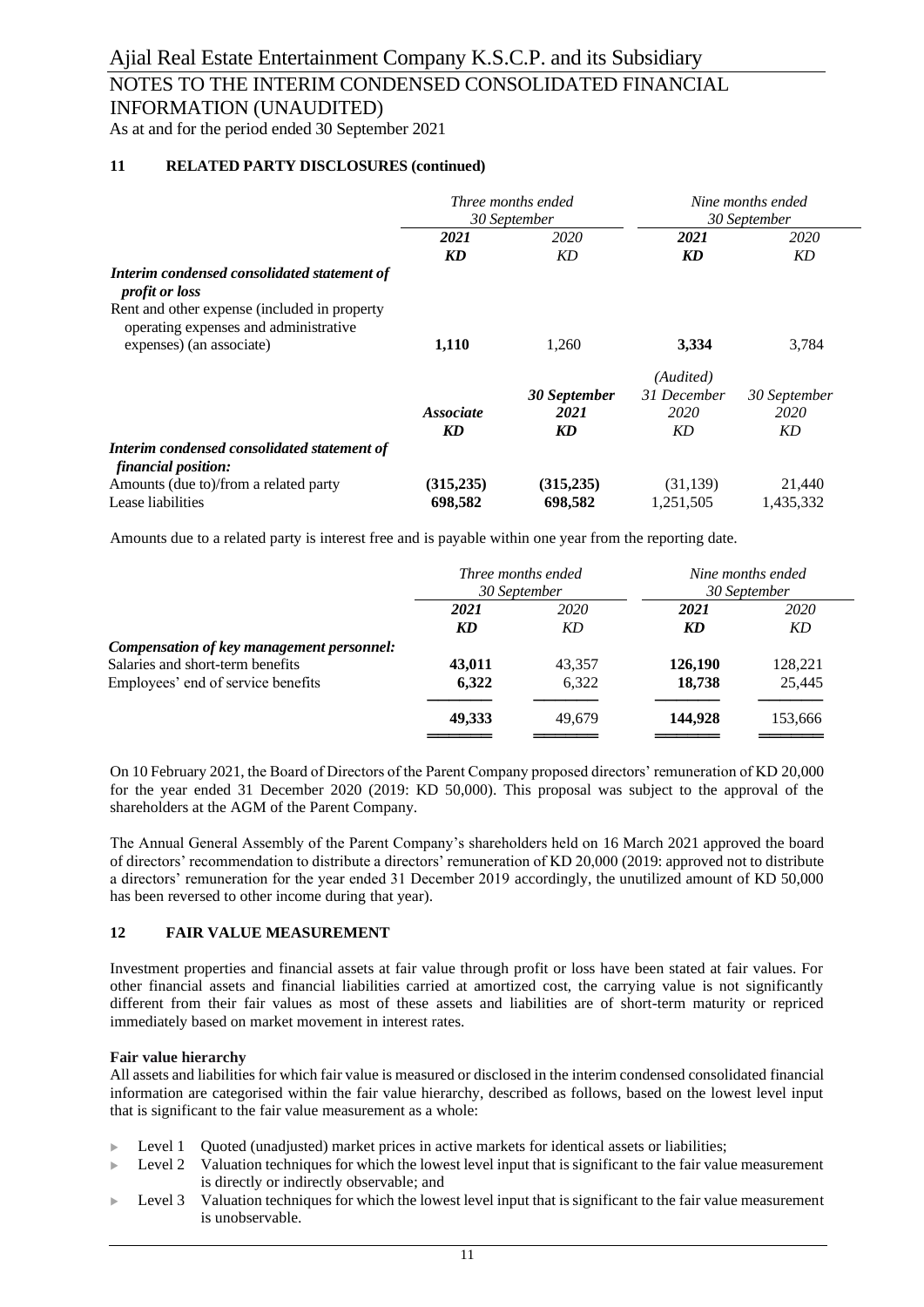### NOTES TO THE INTERIM CONDENSED CONSOLIDATED FINANCIAL INFORMATION (UNAUDITED)

As at and for the period ended 30 September 2021

### **12 FAIR VALUE MEASUREMENT (continued)**

The following table shows an analysis of the Group's assets recorded at fair value by level of the fair value hierarchy:

|                                                          | Level 2<br>KD | Level 3<br>KD | Total<br>KD |
|----------------------------------------------------------|---------------|---------------|-------------|
| As at 30 September 2021                                  |               |               |             |
| Investment properties                                    | 54,047,701    | 26,022,279    | 80,069,980  |
| Financial assets at fair value through profit or<br>loss |               | 2,003,223     | 2,003,223   |
| As at 31 December 2020 (Audited)                         |               |               |             |
| Investment properties                                    | 46,224,626    | 26,020,000    | 72,244,626  |
| Financial assets at fair value through profit or<br>loss |               | 1,510,721     | 1,510,721   |
| As at 30 September 2020                                  |               |               |             |
| Investment properties                                    | 44,266,899    | 26,620,400    | 70,887,299  |
| Financial assets at fair value through profit or<br>loss |               | 1,645,627     | 1,645,627   |
|                                                          |               |               |             |

The following table shows a reconciliation of the opening and closing amount of level 3 financial assets:

|                                                                                             | At the<br>beginning<br>of the period /<br>year<br>KD | Net gains<br>$(\text{losses})$<br>KD | Net purchases,<br>transfers, sales<br>and settlements<br>KD | At the<br>end of the<br>period / year<br>KD |
|---------------------------------------------------------------------------------------------|------------------------------------------------------|--------------------------------------|-------------------------------------------------------------|---------------------------------------------|
| As at 30 September 2021<br>Financial assets at fair value though profit or<br>loss          | 1,510,721                                            | 492,502                              |                                                             | 2,003,223                                   |
| As at 31 December 2020 (Audited)<br>Financial assets at fair value though profit or<br>loss | 1,587,028                                            | (76, 307)                            |                                                             | 1,510,721                                   |
| As at 30 September 2020<br>Financial assets at fair value though profit<br>or loss          | 1,587,028                                            | 58,599                               |                                                             | 1,645,627                                   |
|                                                                                             | At the<br>beginning<br>of the<br>period / year<br>KD | Net losses<br>KD                     | Net purchases,<br>transfers, sales<br>and settlements<br>KD | At the<br>end of the<br>period / year<br>KD |
| As at 30 September 2021<br>Investment properties                                            | 26,020,000                                           |                                      | 2,279                                                       | 26,022,279                                  |
| As at 31 December 2020 (Audited)<br>Investment properties                                   | 26,569,000                                           | (602, 400)                           | 53,400                                                      | 26,020,000                                  |
| As at 30 September 2020<br>Investment properties                                            | 26,569,000                                           |                                      | 51,400                                                      | 26,620,400                                  |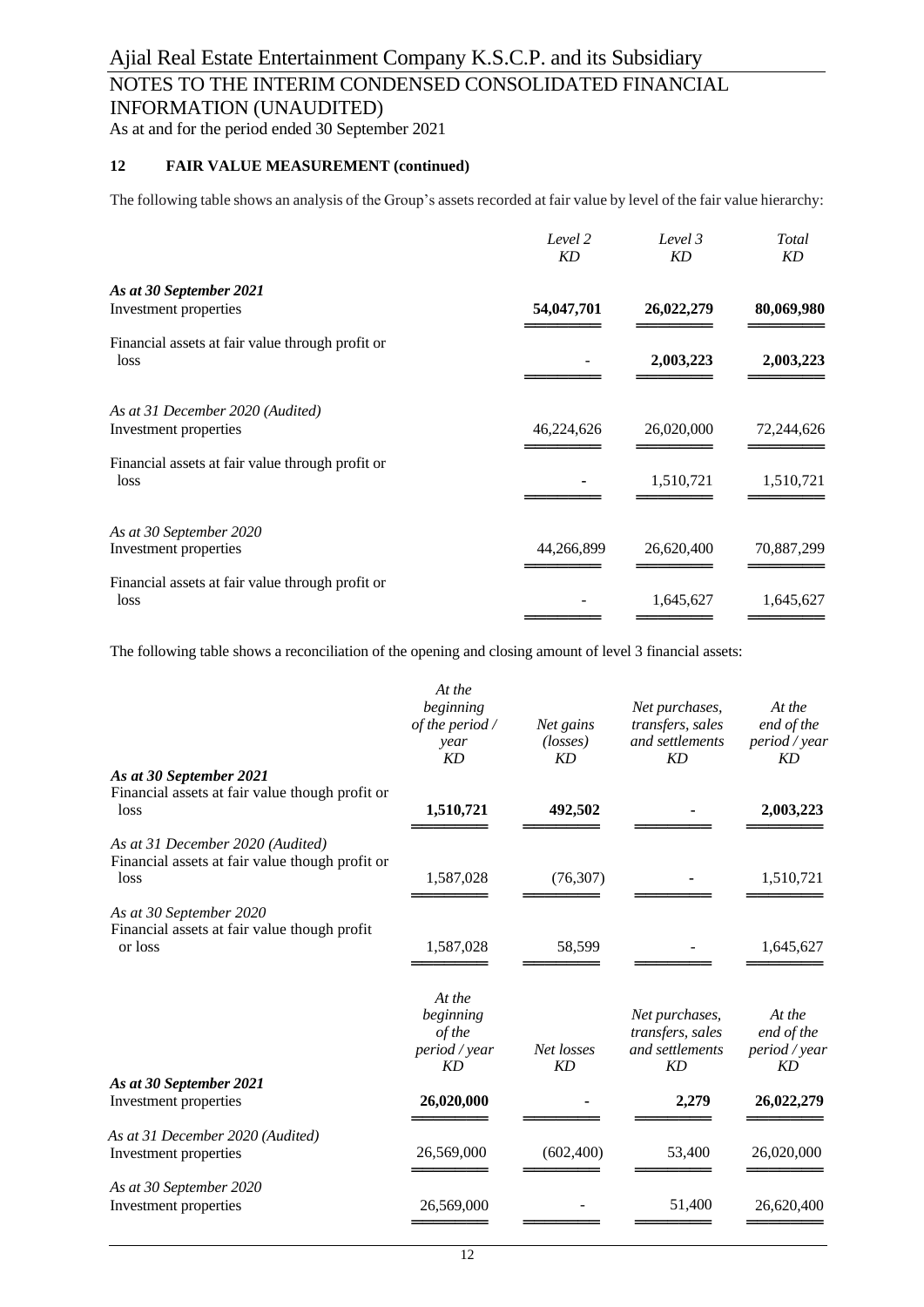### NOTES TO THE INTERIM CONDENSED CONSOLIDATED FINANCIAL INFORMATION (UNAUDITED)

As at and for the period ended 30 September 2021

### **12 FAIR VALUE MEASUREMENT (continued)**

### *Description of significant unobservable inputs to valuation of financial assets:*

### *Managed funds:*

Managed funds have been valued based on Net Asset Value (NAV) provided by the custodian of the fund, the sensitivity of the fair value measurement to changes in unobservable inputs is not available.

*Unquoted equity securities:*

|                            | <i>Valuation</i><br><i>techniques</i> | Significant<br>unobservable<br>inputs | Range   | Sensitivity of the input to<br>fair value                                                               |  |
|----------------------------|---------------------------------------|---------------------------------------|---------|---------------------------------------------------------------------------------------------------------|--|
| Unquoted equity securities | Average market<br>multiples approach  | $DLOM*$                               | 15%-60% | 5% increase (decrease) in the<br>discount would decrease<br>(increase) the fair value by<br>KD 130,049. |  |

Discount for lack of marketability represents the amounts that the Group has determined that market participants would take into account when pricing the investments.

### *Description of valuation techniques used and key inputs to valuation of investment properties:*

#### *Investment properties*

#### *Property under development*

Property under development is valued using a combination of the sales comparison approach for the land and cost approach for the construction work. Sales comparison approach is based on a comparison of active market prices for similar properties and recent arm's length market transactions, adjusted for difference in the nature, location or condition of the specific property. Estimated cost approach is based on a comparison of the cost of constructing a similar property taking into consideration depreciation of the construction costs, adjusted for difference in the nature, location or condition of the specific property.

#### *Developed properties*

Developed properties are valued using the income capitalization approach, which is based on capitalization of the discounted annual cash flows from the property. This is calculated by discounting rental income generated annually by the property using the current market discount rate.

### **13 SEGMENT INFORMATION**

For management purposes, the Group is organized into business units based on their products and services, and has two reportable operating segments as follows:

- Real estate investing activities comprises investment and trading in real estate and construction or development of real estate for the sale in the ordinary course of business and other related real estate services.
- Equities and other investing activities comprise participation in financial and real estate funds and managing the Group's liquidity requirements.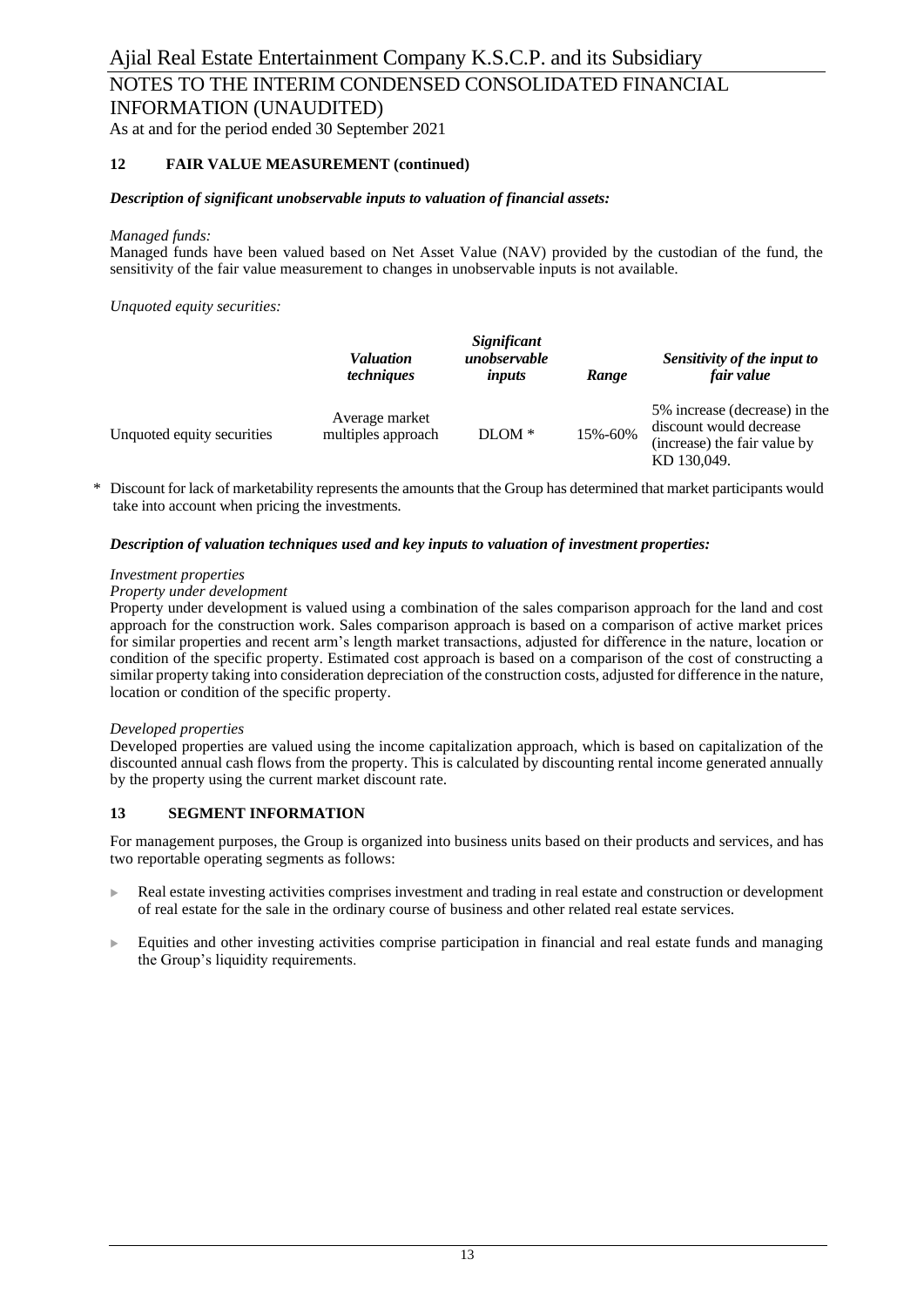# NOTES TO THE INTERIM CONDENSED CONSOLIDATED FINANCIAL

INFORMATION (UNAUDITED)

As at and for the period ended 30 September 2021

### **13 SEGMENT INFORMATION (continued)**

Segment reporting information is as follows:

|                                                                                                                | Real estate<br>activities<br>KD        | Equities and<br>other investing<br>activities<br>KD | Unallocated<br>KD       | Total<br>KD                              |
|----------------------------------------------------------------------------------------------------------------|----------------------------------------|-----------------------------------------------------|-------------------------|------------------------------------------|
| Period ended 30 September 2021<br>Segment revenue                                                              | 950,296                                | 2,693,407                                           | 859,366                 | 4,503,069                                |
| Unrealised gain on financial assets at fair<br>value through profit or loss<br>Finance costs<br>Other expenses | (262, 213)                             | 492,502<br>(227, 294)                               | (56, 332)<br>(722, 027) | 492,502<br>(283, 626)<br>(984, 240)      |
| Segment results                                                                                                | 688,083                                | 2,958,615                                           | 81,007                  | 3,727,705                                |
| As at 30 September 2021<br>Segment assets                                                                      | 80,069,980                             | 75,600,124                                          | 4,170,819               | 159,840,923                              |
| Segment liabilities                                                                                            | 16,724,803                             | 10,000,000                                          | 3,560,072               | 30,284,875                               |
|                                                                                                                | Real estate<br>activities<br><b>KD</b> | Equities and<br>other investing<br>activities<br>KD | Unallocated<br>KD       | Total<br>KD                              |
| Year ended 31 December 2020 (Audited)<br>Segment revenue                                                       | 874,088                                | 3,113,973                                           | 170,992                 | 4,159,053                                |
| Change in fair value of investment properties<br>Unrealised loss on financial assets at fair                   | (1,089,400)                            |                                                     |                         | (1,089,400)                              |
| value through profit or loss<br>Finance costs<br>Other expenses, net                                           | (272, 803)                             | (76, 307)<br>(339, 820)                             | (126, 822)<br>(877,982) | (76, 307)<br>(466, 642)<br>(1, 150, 785) |
| Segment results                                                                                                | (488, 115)                             | 2,697,846                                           | (833, 812)              | 1,375,919                                |
| As at 31 December 2020 (Audited)<br>Segment assets                                                             | 72,244,626                             | 73,421,717                                          | 5,099,059               | 150,765,402                              |
| Segment liabilities                                                                                            | 11,144,665                             | 10,000,000                                          | 3,703,828               | 24,848,493                               |
|                                                                                                                |                                        |                                                     |                         |                                          |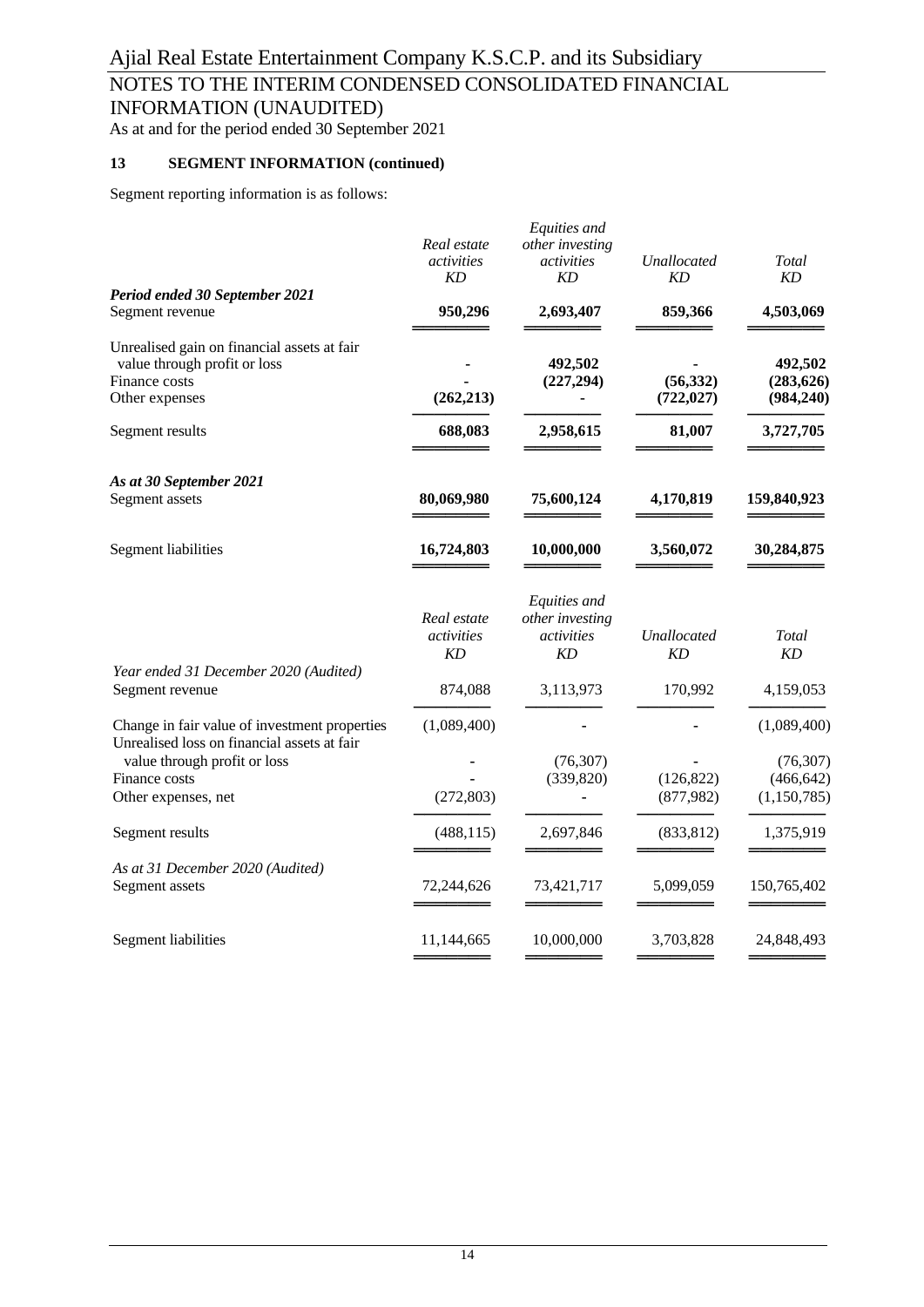INFORMATION (UNAUDITED)

As at and for the period ended 30 September 2021

### **13 SEGMENT INFORMATION (continued)**

| Real estate<br>activities<br>KD | Equities and<br>other investing<br><i>activities</i><br>KD | <b>Unallocated</b><br>KD | Total<br>KD |
|---------------------------------|------------------------------------------------------------|--------------------------|-------------|
|                                 |                                                            |                          |             |
| 631,768                         | 2,185,848                                                  | 142,704                  | 2,960,320   |
|                                 |                                                            |                          |             |
|                                 |                                                            |                          | 58,599      |
|                                 |                                                            |                          | (358, 934)  |
|                                 |                                                            | (648, 817)               | (847, 678)  |
| 432,907                         | 1,980,918                                                  | (601, 518)               | 1,812,307   |
|                                 |                                                            |                          |             |
| 70,887,299                      | 73,031,143                                                 | 5,443,558                | 149,362,000 |
| 9,133,795                       | 10,000,000                                                 | 3,641,414                | 22,775,209  |
|                                 | (198, 861)                                                 | 58,599<br>(263,529)      | (95, 405)   |

#### **14 CONTINGENT LIABILITIES**

As at 30 September 2021, the Group has contingent liabilities representing letter of guarantee amounting to KD 21,399 (31 December 2020: KD 21,399 and 30 September 2020: KD 21,399) issued to the Ministry of Finance in respect of its investment properties, from which it is anticipated that no material liability will arise.

#### **15 CAPITAL COMMITMENTS**

The Group has entered into construction contracts with third parties and is consequently committed to future capital expenditure in respect of properties under construction of KD 5,375,673 (31 December 2020: KD 10,481,762 and 30 September 2020: KD 12,021,211).

#### **16 REVERSAL OF LEGAL CLAIM**

During the previous years, the Parent Company recorded a provision for legal claim relating to National Labour Support Tax (NLST) claimed by the Ministry of Finance for the fiscal year 2012. In 2015, the Group raised a legal case against the Ministry of Finance requesting a cancellation of this claim and since that time, the case was under the assessment of the court of litigation. The final verdict was issued by the Court of Cassation on 10 March 2021 in favor of the Group stipulating the cancellation of this claim, Accordingly, based on the final verdict issued, the Group has reversed the excess provision recorded previously of KD 822,191 in the interim condensed consolidated statement of profit or loss for the period then ended.

### **17 IMPACT OF COVID-19**

The COVID-19 pandemic continues to spread across global geographies causing disruption to business and economic activities and bringing significant uncertainties to the global economic environment. Fiscal and monetary authorities worldwide launched extensive responses designed to mitigate the severe consequences of the pandemic.

The Group considered the potential impact of the current economic volatility on the reported amounts of the Group's financial and non-financial assets. The reported amounts best represent management's assessment based on observable information. Markets, however, remain volatile and asset carrying values remain sensitive to market fluctuations. The impact of the highly uncertain economic environment remains judgmental and the Group will accordingly continue to reassess its position and the related impact on a regular basis.